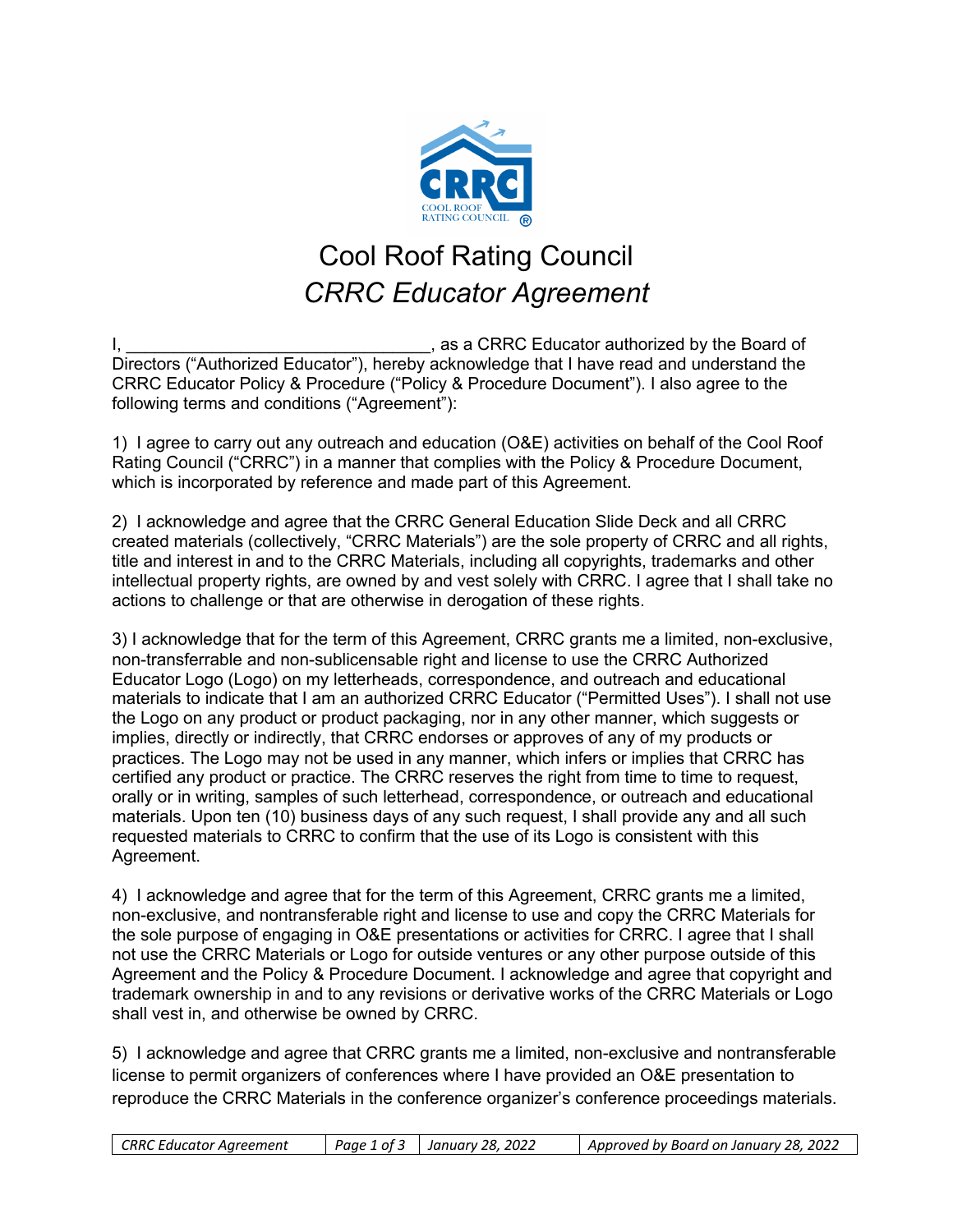I acknowledge and agree that I shall not sublicense the CRRC Materials for any other purpose or to any other third parties without CRRC's express written consent.

6) I agree that I will not alter, delete, or amend the Logo, as provided by CRRC, except with respect to size and color. Use of the Logo will be of such size as to permit legibility of the wording. I may only use the colors set forth in Exhibit A or may use black or shades of gray. I may only use the entire Logo as shown in Exhibit A, and in particular, may not display or use the design portion of the Logo without the word "AUTHORIZED EDUCATOR."

7) To the extent I create presentation materials ("Educator Materials") that have been approved by CRRC to be used in O&E activities, both CRRC and I acknowledge and agree that I shall retain copyright ownership to such materials. I grant CRRC a perpetual, irrevocable, worldwide, transferable, sublicensable, and royalty-free license to publish, reproduce, distribute, publicly display, perform, create derivative works and otherwise use the Educator Materials, in whole or in part, in all formats now known or developed in the future. I acknowledge and agree that copyright ownership in and to any derivative works created by CRRC shall vest in, and otherwise be owned by CRRC.

8) I will indemnify and hold harmless CRRC, its officers, directors, and staff against any and all claims, judgments, actions, losses, settlements, expenses or costs of any sort (including reasonable attorneys' fees) (collectively "Claims") arising out of: (i) my use of the Logo (excepting Claims that the Mark infringes another mark); (ii) Claims that the Educator Materials infringe third party intellectual property rights; and (iii) my negligent acts or omissions in providing O&E activities. This paragraph shall survive the termination of this Agreement.

9) I understand and agree that this Agreement may be terminated by either party with immediate effect upon written notice. Upon termination of this Agreement, my license to use the CRRC Materials and Logo shall terminate and I agree that I will not represent myself as a CRRC Educator.

10) I acknowledge and agree that I am a volunteer and that there does not exist between myself and CRRC the relationship of employer-employee, principal-agent, or master-servant, either express or implied, but that the relationship of the parties to this Agreement is strictly on an independent contractor basis.

\_\_\_\_\_\_\_\_\_\_\_\_\_\_\_\_\_\_\_\_\_\_\_\_\_\_\_\_\_\_\_\_ \_\_\_\_\_\_\_\_\_\_\_\_\_\_\_\_

CRRC Educator Signature **Date** Date

\_\_\_\_\_\_\_\_\_\_\_\_\_\_\_\_\_\_\_\_\_\_\_\_\_\_\_\_\_\_\_\_ \_\_\_\_\_\_\_\_\_\_\_\_\_\_\_\_ Executive Director Signature **Date** Date